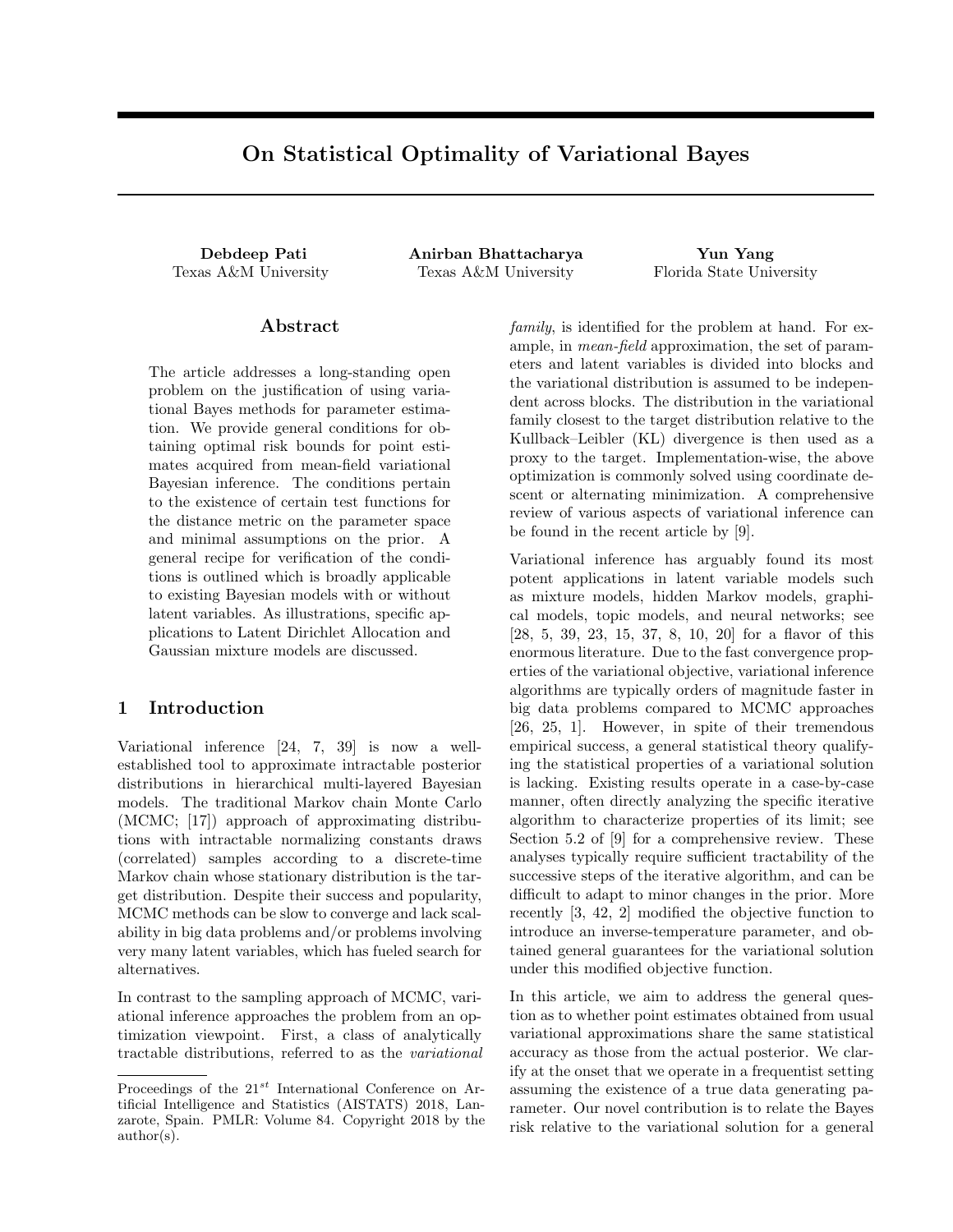distance metric (defined on the parameter space) to (i) the existence of certain test functions for testing the true parameter against complements of its neighborhood under the error metric, and (ii) the size of the variational objective function. As an important consequence of such Bayes risk bounds, risk bounds for variational point estimates can be readily derived when the distance metric is convex. If the risk of the variational point estimate coincides with the contraction rate of the exact posterior at the true parameter, it can be argued that there is no loss of statistical efficiency, at least asymptotically, in using the variational approximation.

We identify a number of popularly used models where the conditions can be satisfied and the variational point estimate attains the minimax rate. Since variational Bayes is primarily used for point estimation, our theory suggests that variational Bayes successfully achieves its desiderata. As vignettes, we present two non-trivial examples in the form of density estimation in Latent Dirichlet Allocation (LDA) for topic modeling, and estimating component specific parameters in Gaussian mixture models.

### 2 Background

In this section, we introduce notations and offer some background to set up our theoretical results. Let  $h(p||q) = \int (\sqrt{p} - \sqrt{q})^2 d\mu^{1/2}$  and  $D(p||q) = \int p \log(p/q) d\mu$  denote the Hellinger distance and Kullback–Leibler divergence, respectively, between two probability density functions  $p$  and  $q$  relative to a a common dominating measure  $\mu$ . Also denote  $V(p||q) = \int p \log^2(p/q) d\mu$ . For a set A, we use  $I_A$  to denote its indicator function. For any vector  $\mu$ and positive semidefinite matrix  $\Sigma$ , we use  $\mathcal{N}(\mu, \Sigma)$  to denote the normal distribution with mean  $\mu$  and covariance matrix  $\Sigma$ , and use  $\mathcal{N}(\theta; \mu, \Sigma)$  to denote its pdf at  $\theta$ . We use w.h.p. to abbreviate "with high probability", when the probability is evident from the context. Throughout, C denotes a constant independent of everything else whose value may change from one line to the other. We write  $a \lesssim b$  to denote  $a \leq Cb$ for some constant  $C > 0$ . Similarly,  $a \gtrsim b$ .

Suppose we have *n* observations  $Y_1, \ldots, Y_n$  and a probabilistic model  $\mathbb{P}_{\theta}^{(n)}$  $\theta_{\theta}^{(n)}$  for the joint distribution of the data  $Y^n = (Y_1, \ldots, Y_n)$ , with a density  $p_{\theta}^{(n)}$  $\int_{\theta}^{(n)}$  relative to the Lebesgue measure. Here,  $\theta$  is the unknown parameter to be estimated from the data which lives in some parameter space Θ. Our formulation does not require the  $Y_i$ s to be identically distributed or even independent. In a Bayesian setup, uncertainty regarding the parameter is quantified through a prior distribution  $p_{\theta}$ on Θ, which upon observing the data is updated to the posterior distribution using Bayes' theorem:

$$
p(\theta \in B \mid Y^n) = \frac{\int_B [p(Y^n | \theta)] p_{\theta}(\theta) d\theta}{\int_{\Theta} [p(Y^n | \theta)] p_{\theta}(\theta) d\theta}, \qquad (1)
$$

for any measurable subset  $B \subset \Theta$  and  $p(Y^n | \theta) :=$  $p_{\theta}(Y^n)$ .

In a wide variety of practical problems, the likelihood function  $p(Y^n | \theta)$  may be intractable or difficult to analyze directly. For example, in a 2-component Gaussian mixture model,  $p(Y^n | \theta)$  is a combinatorial sum over  $2^n$  terms. A widely used trick in such situations is to introduce latent variables to simplify the conditional likelihood. Specifically, assume one can decompose

$$
p(Y^n | \theta) = \sum_{s^n} p(Y^n | S^n = s^n, \mu) \pi_{s^n}, \qquad (2)
$$

where  $S^n = (S_1, \ldots, S_n)$  denotes a collection of discrete latent variables, with  $S_i \in \{1, 2, ..., K\}$  the latent variable for the ith observation. We have assumed the parameter  $\theta$  can be decomposed as  $\theta = (\mu, \pi)$ , with  $p(Y^n | S^n = s^n, \theta) = p(Y^n | S^n = s^n, \mu)$  and and  $\pi_{s^n} := p(S^n = s^n | \theta)$  denotes the probability of the latent vector taking on the value  $s^n$ . In the 2-component mixture model example,  $S_i \in \{1,2\}$  denotes the latent membership indicator for the ith observation. We assume discrete latent variables for notational convenience and note that our results generalize to continuous latent variables in a straightforward fashion.

Let  $Z^n = (\theta, S^n)$ . The augmented posterior  $p(Z^n | Y^n)$ assumes the form

$$
p(\theta, s^n | Y^n) \propto p(Y^n | \mu, s^n) \pi_{s^n} p_\theta(\theta), \tag{3}
$$

whose constituent terms are typically more tractable. Variational inference in this setup proceeds by first identifying a variational family comprising of distributions  $\Gamma$  on  $Z^n$  and finding the closest member in this family to  $p(Z^n | Y^n)$  relative to the KL divergence

$$
\widehat{q}_{Z^n} := \underset{q_{Z^n} \in \Gamma}{\text{argmin}} \ D\big[q_{Z^n}(\cdot) \, || \, p(\cdot \, | \, Y^n)\big] = \underset{q_{Z^n} \in \Gamma}{\text{argmax}} \ \mathcal{L}(q_{Z^n}),
$$
\n
$$
\tag{4}
$$

where

$$
\mathcal{L}(q_{Z^n}) = \int q_{Z^n}(z^n) \, \log \frac{p(Y^n \mid z^n) \, p_{Z^n}(z^n)}{q_{Z^n}(z^n)} \, dz^n \quad (5)
$$

is the evidence lower bound (ELBO) which gives a lower bound to the log marginal likelihood  $\log p(Y^n)$ . If  $\Gamma$  is completely unrestricted, then  $\hat{q}_{Z^n}$  coincides with the posterior distribution  $p(Z^n | Y^n)$ . In practice, the choice of the variational family  $\Gamma$  is dictated by a tradeoff between flexibility and computational tractability. For example, in mean-field variational approximation,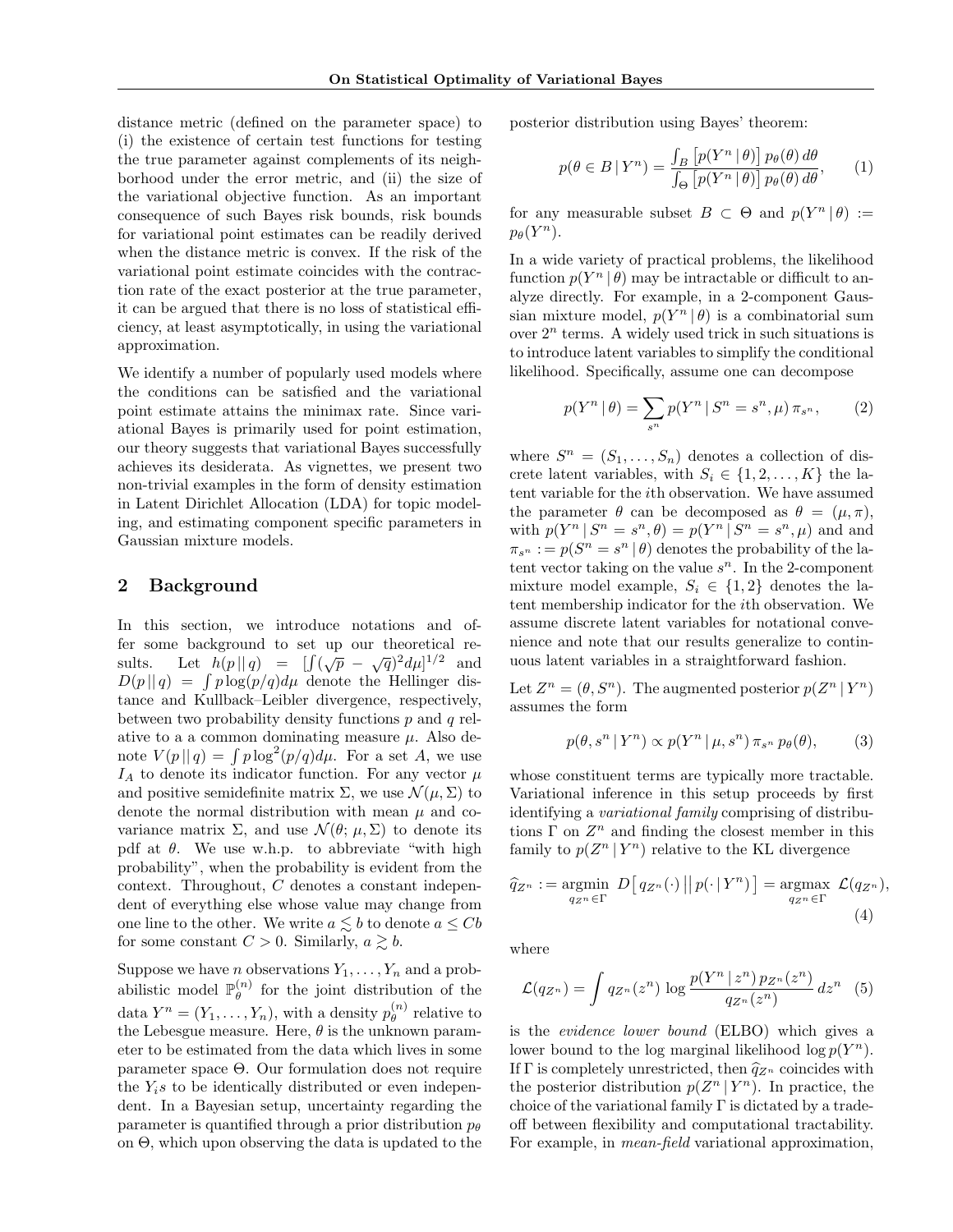it is common to assume independence among the parameters and the latent variables in the variational family, whence  $q_{Z^n}$  decomposes as

$$
q_{Z^n}(z^n) = q_\theta(\theta) \otimes q_{S^n}(s^n). \tag{6}
$$

We shall assume the mean-field decomposition (6) throughout, so that the minimizer  $\hat{q}_{Z^n}$  in (4) necessarily is of the form  $\hat{q}_{Z^n} = \hat{q}_{\theta} \otimes \hat{q}_{S^n}$ . In many situations, the constituent terms may be further decomposed as  $q_{S^n}(s^n) = \otimes_{i=1}^n q_{S_i}(s_i)$  and  $q_\theta(\theta) = q_\mu(\mu) \otimes q_\pi(\pi)$ . Such a decomposition may be either due to computational reasons or implied by the conditional independence structure of the model.

Under the mean-field decomposition (6) and using (3), we have, after some simplification,

$$
D\left[q_{Z^n}(\cdot) \middle| p(\cdot | Y^n)\right] = D(q_\theta \middle| p_\theta)
$$

$$
-\int_{\Theta} \underbrace{\left[\sum_{s^n} q_{S^n}(s^n) \log \frac{p(Y^n \mid \mu, s^n) \pi_{s^n}}{q_{S^n}(s^n)}\right]}_{\tilde{\ell}_n(\theta)} q_\theta(d\theta). (7)
$$

The quantity  $\tilde{\ell}_n(\theta)$  is an approximation to the log likelihood  $\ell_n(\theta) := \log p(Y^n | \theta)$  in terms of the latent variables. To see this, multiply and divide the right hand side of (2) by  $q_{S^n}(s^n)$  and apply Jensen's inequality to the concave function  $x \mapsto \log x$  to conclude that  $\ell_n(\theta) \geq \ell_n(\theta)$ . Replacing  $\ell_n(\theta)$  by  $\ell_n(\theta)$  in (8) and adjusting the error term, we obtain

$$
D\big[q_{Z^n}(\cdot)\big|\big|p(\cdot|Y^n)\big] = D(q_\theta\big|\big|p_\theta) - \int_{\Theta} \ell_n(\theta)q_\theta(d\theta)
$$

$$
+ \underbrace{\int_{\Theta} \big[\ell_n(\theta) - \tilde{\ell}_n(\theta)\big] q_\theta(d\theta)}_{\Delta(q_\theta, q_{S^n})}.
$$
 (8)

The quantity  $\Delta$  is an average error due to the likelihood approximation and is clearly nonnegative. In the specific situation where no latent variables are present in the model,  $\Delta \equiv 0$ . However, in general,  $\Delta$  is a strictly positive quantity.

### 3 Variational risk bounds

We are now prepared to state a general Bayes risk bound for the variational distribution. We shall operate in a frequentist framework and assume the existence of a true data generating parameter  $\theta^* \in \Theta$ . In other words, we assume that the data  $Y^n$  is distributed according to  $\mathbb{P}_{\theta^*}^{(n)}$  $\theta^{(n)}_{\theta^*}$ . Let  $d(\cdot, \cdot)$  be a distance metric on the parameter space  $\Theta$  which quantifies distance between two putative parameter values. For example, if Θ designates a space of densities so that each θ can be identified with a density function,  $d$  can be chosen as the Hellinger or total variation distance. We are interested in obtaining bounds on

$$
\int d^{\kappa}(\theta,\theta^*)\,\widehat{q}_{\theta}(\theta)
$$

for some  $\kappa > 0$ , that hold with high probability with respect to  $\mathbb{P}_{\theta^*}^{(n)}$  $\theta^{(n)}$ . In particular, if  $d^{\kappa}$  is convex in its first argument, then by Jensen's inequality,

$$
d^{\kappa}(\widehat{\theta}_{VB}, \theta^*) \leq \int d^{\kappa}(\theta, \theta^*) \,\widehat{q}_{\theta}(\theta),
$$

where  $\hat{\theta}_{VB} = \int \theta \, \hat{q}_{\theta}(d\theta)$  is the mean of the variational<br>distribution and a surrogate for the posterior mean distribution and a surrogate for the posterior mean. We are specifically interested in obtaining sufficient conditions for the variational point estimate  $\hat{\theta}_{VB}$  to contract at the same rate as posterior mean. Since variational approaches are overwhelmingly used for rapidly obtaining point estimates, such a result will indicate that at least in terms of rates of convergence, there is no loss of statistical accuracy in using a variational approximation. Moreover, the negative result from [40] shows that the spread of the variational distribution  $\hat{q}_{\theta}$  is typically "too small" compared with that of the sampling distribution of the maximum likelihood estimator. This fact combined with the Bernstein von-Mises theorem (Chapter 10 of [38]) implies the inadequacy of using  $\hat{q}_{\theta}$  for approximating the true posterior distribution, and a rate optimal variational point estimator is the best one can hope for in general.

Define  $\ell_n(\theta, \theta^*) := \ell_n(\theta) - \ell_n(\theta^*)$  to be the loglikelihood ratio between  $\theta$  and  $\theta^*$ . We can replace  $\ell_n(\theta)$  with  $\ell_n(\theta, \theta^*)$  inside the integrand in (8) without affecting the minimization problem - this is done for purely theoretical reasons to harness the structure of the log-likelihood ratio. Let us call the equivalent objective function  $\Omega$ , so that

$$
\Omega(q_{\theta}, q_{S^n}) :=
$$
  
 
$$
- \int_{\Theta} \ell_n(\theta, \theta^*) q_{\theta}(d\theta) + \Delta(q_{\theta}, q_{S^n}) + D(q_{\theta} || p_{\theta}).
$$
 (9)

We are now ready to state the main assumption.

Assumption T: (existence of tests) Let  $\varepsilon_n$  be a sequence satisfying  $\varepsilon_n \to 0$  and  $n \varepsilon_n^{\kappa} \to \infty$  for some  $\kappa \geq 2$ . Let  $\phi_n \equiv \phi_n(Y^n) \in (0,1)$  be a sequence of test functions for testing

$$
H_0: \theta = \theta^*
$$
 versus.  $H_1: d(\theta, \theta^*) > \varepsilon_n$ 

with type-I and II error rates satisfying

$$
\mathbb{E}_{\theta^*}[\phi_n] \le e^{-2n\varepsilon_n^{\kappa}}, \quad \mathbb{E}_{\theta}[1-\phi_n] \le e^{-Cnd^{\kappa}(\theta,\theta^*)},
$$

for any  $\theta \in \Theta$  with  $d(\theta, \theta^*) > \varepsilon_n$ , where  $\mathbb{E}_{\theta}$  denotes an expectation with respect to  $\mathbb{P}_{\theta}^{(n)}$  $\theta^{(n)}$ . While  $\kappa = 2$  appears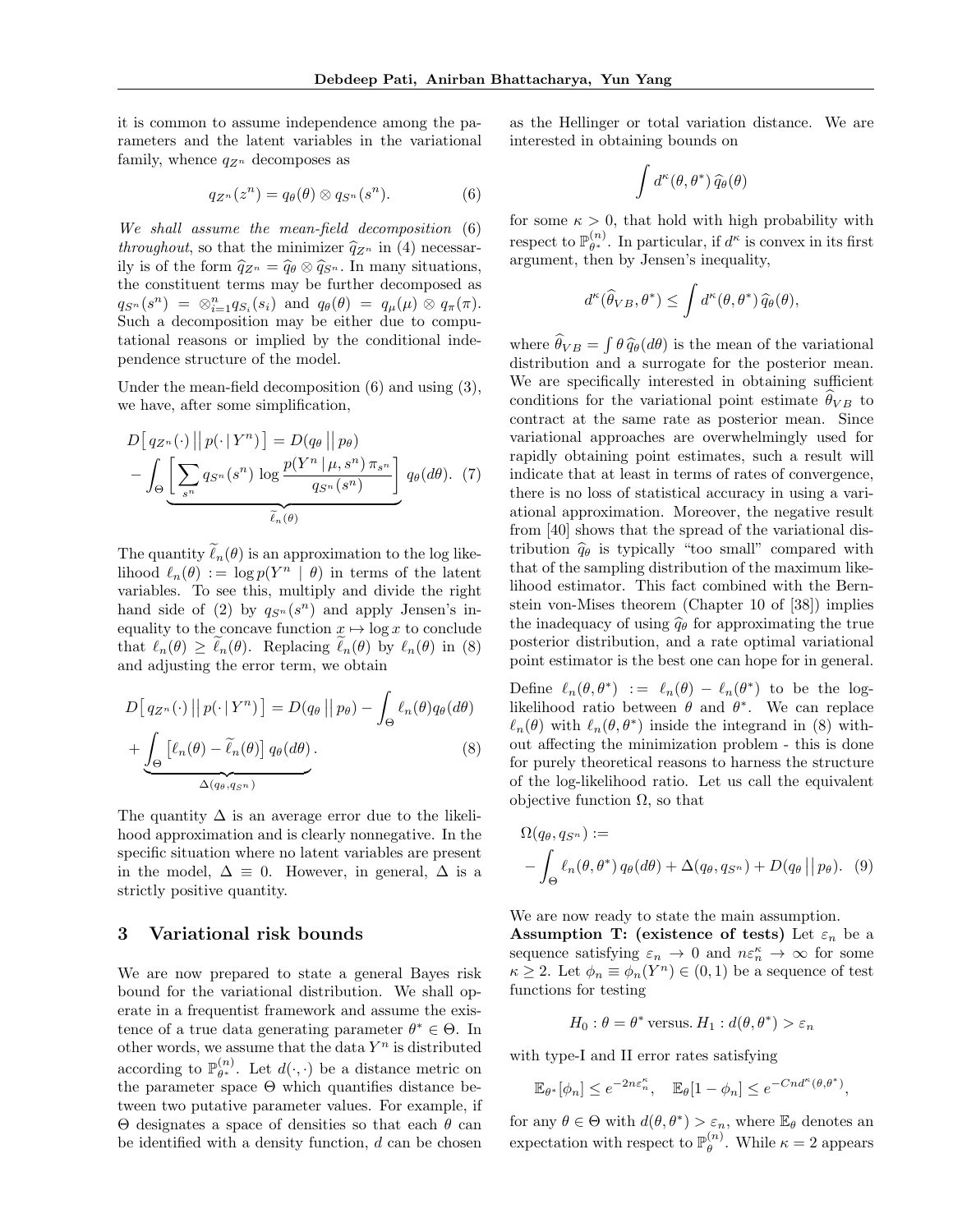naturally in most problems, we provide a non-standard example (estimating component specific means in a mixture model) in Section 4 with  $\kappa = 4$ .

In models satisfying the monotone likelihood ratio property [12] such as exponential families, one can construct such tests (with  $\kappa = 2$ ) from the generalized likelihood ratio test (GLRT) statistic when d corresponds to the Euclidean metric on the natural parameter. A general recipe [19] to construct such tests when  $\Theta$  is compact relative to d is to (i) construct an  $\varepsilon_n/2$ -net  $\mathcal{N} = {\theta_1, \ldots, \theta_N}$  such that for any  $\theta$  with  $d(\theta, \theta^*) > \varepsilon_n$ , there exists  $\theta_j \in \mathcal{N}$  with  $d(\theta, \theta_j) < \varepsilon_n/2$ , (ii) construct a test  $\phi_{n,j}$  for  $H_0$ :  $\theta = \theta^*$  versus  $H_1$ :  $\theta = \theta_i$  with type-I and II error rates as in Assumption **T**, and (iii) set  $\phi_n = \max_{1 \leq j \leq N} \phi_{n,j}$ . The type-II error of  $\phi_n$  retains the same upper bound, while the type-I error can be bounded by  $N e^{-2n\varepsilon_n^{\kappa}}$ . Since N can be further bounded by  $N(\Theta, \varepsilon_n/2, d)$ , the covering number of  $\Theta$  by d-balls of radius  $\varepsilon_n/2$ , it suffices to show that  $N(\Theta, \varepsilon_n/2, d) \leq e^{n \varepsilon_n^{\kappa}}$ . For example, when  $\Theta$  is a compact subset of  $\mathbb{R}^d$ , then  $N(\Theta, \varepsilon_n/2, d) \lesssim \varepsilon_n^{-d} \lesssim e^{n\varepsilon_n^2}$  as long as  $\varepsilon_n \lesssim \sqrt{\log n/n}$ . More generally, if  $\Theta$  is a space of densities and d the Hellinger/ $L_1$  metric, then construction of the pointby-point tests in (i) (with  $\kappa = 2$ ) from the LRT statistics follows from the classical Birgé-Lecam testing theory [6, 27]; see also [19].

We are now ready to state our first theorem on the variational risk bound, which relates the Bayes risk under the variational solution to the size of the objective function  $\Omega$ .

Theorem 3.1 Suppose there exists a sequence of test functions  $\{\phi_n\}$  for the metric d satisfying Assumption **T**. Then, it holds with  $\mathbb{P}_{\theta^*}^{(n)}$  $\theta^{(n)}$  probability at least  $(1$  $e^{-Cn\varepsilon_n^{\kappa}}$ ) that

$$
\int_{\Theta} d^{\kappa}(\theta, \theta^*) \, \widehat{q}_{\theta}(d\theta) \le \frac{\Omega(q_{\theta}, q_{S^n})}{n} + \varepsilon_n^{\kappa},
$$

for any  $q_\theta \ll p_\theta$  and any probability distribution  $q_{S^n}$ on  $S<sup>n</sup>$  which is nowhere zero.

Theorem 3.1 implies that minimizing the Bayes risk is equivalent to minimizing the objective function  $\Omega$ in (9). [42] obtained a similar result for a modified variational objective function and d being limited to Rényi divergence measures. Theorem 3.1 instead allows any metric d as long as the testing condition in Assumption T can be satisfied.

A detailed proof of Theorem 3.1 (as well as proofs of other results) is provided in the Section 1 of the supplemental document. We sketch some of the key steps to highlight the main features of our argument. Our first key step is to show using the testing assumption

**T** that w.h.p. (w.r.t.  $\mathbb{P}_{\theta^*}^{(n)}$  $\binom{n}{\theta^*},$ 

$$
\int_{\Theta} \left[ \underbrace{\exp \left\{ \ell_n(\theta, \theta^*) + nd^{\kappa}(\theta, \theta^*) \right\}}_{\xi(\theta, \theta^*)} \right] p_{\theta}(d\theta) \leq e^{C n \varepsilon_n^{\kappa}}. \tag{10}
$$

To show this, write the integral in (10) as  $T_1 + T_2$ , where  $T_1$  and  $T_2$  respectively split the integral over  $\{d(\theta, \theta^*) \leq \varepsilon_n\}$  and  $\{d(\theta, \theta^*) > \varepsilon_n\}$ . Using Markov's inequality along with the fact that  $\mathbb{E}_{\theta^*}[e^{\ell_n(\theta,\theta^*)}] = 1$ , it can be shown that  $T_1 \n\t\leq e^{C n \varepsilon_n^{\kappa}}$  w.h.p. To tackle  $T_2$ , write  $T_2 = T_{21} + T_{22}$  by decomposing  $\xi(\theta, \theta^*) =$  $\xi(\theta, \theta^*)(1-\phi_n) + \xi(\theta, \theta^*)\phi_n$ , where  $\phi_n$  is the test from Assumption T. Using Markov's inequality and the fact that  $\phi_n$  has small type-II error, it can be shown that  $T_{21} \leq e^{-Cn\varepsilon_n^{\kappa}}$  w.h.p. The bound on the type-I error of  $\phi_n$  along with Markov's inequality yields  $\phi_n \leq e^{-2n\varepsilon_n^{\kappa}}$ w.h.p., which yields  $T_{22} \n\t\leq e^{-2n\varepsilon_n^k} T_2$  w.h.p. Combining, one gets  $T_2 \leq e^{-Cn\epsilon_n^{\kappa}}$  w.h.p.

Once (10) is established, the next step is to link the integrand in (10) with the latent variables. To that end, observe that  $\xi(\theta, \theta^*) = \sum_{s^n} \exp\{h(\theta, s^n)\} \widehat{q}_{S^n}(s^n),$ where

$$
h(\theta, s^n) = \log \frac{p(Y^n | \mu, s^n) \pi_{s^n}}{p(Y^n | \theta^*) \hat{q}_{S^n}(s^n)} + nd^{\kappa}(\theta, \theta^*).
$$

Combining the above with (10), we have, w.h.p.,

$$
\int_{\Theta} \sum_{s^n} \exp\left\{ h(\theta, s^n) \right\} \hat{q}_{S^n}(s^n) \, p_{\theta}(d\theta) \leq e^{C n \varepsilon_n^{\kappa}}. \tag{11}
$$

Next, use a well-known variational/dual representation of the KL divergence (see, e.g., Corollary 4.15 of [11]) which states that for any probability measure  $\mu$ and any measurable function h with  $e^h \in L_1(\mu)$ ,

$$
\log \int e^{h(\eta)} \,\mu(d\eta) = \sup_{\rho} \left[ \int h(\eta) \,\rho(d\eta) - D(\rho \, || \, \mu) \right], \tag{12}
$$

where the supremum is over all probability measures  $\rho \ll \mu$ . In the present context, setting  $\eta = (\theta, s^n)$ ,  $\mu := \hat{q}_{\mathcal{S}^n} \otimes p_\theta$ , and  $\rho = \hat{q}_\theta \otimes \hat{q}_{\mathcal{S}^n}$ , it follows from the variational lemma (12) and some rearrangement of terms that w.h.p.

$$
n\int_{\Theta} d^{\kappa}(\theta,\theta^*) \widehat{q}_{\theta}(d\theta) \leq n \varepsilon_n^{\kappa} + D(\widehat{q}_{\theta} \mid | p_{\theta}) - \int_{\Theta} \sum_{s^n} h(\theta,s^n) \widehat{q}_{\theta}(d\theta).
$$

It then follows from  $(7)-(9)$  that the right hand side of the above display equals  $n\varepsilon_n^{\kappa} + \Omega(\hat{q}_{\theta}, \hat{q}_{S^n})$ . The proof of the theorem then follows, since by definition,  $\Omega(\hat{q}_{\theta}, \hat{q}_{S^n}) \leq \Omega(q_{\theta}, q_{S^n})$  for any  $(q_{\theta}, q_{S^n})$  in the variational family Γ.

Now we discuss choices of good variational distributions  $q_{\theta}$  and  $q_{S^n}$  for minimizing  $\Omega(q_{\theta}, q_{S^n})$ , the stochastic component of the variational upper bound in Theorem 3.1. We make some additional assumptions first on the augmented likelihood and prior in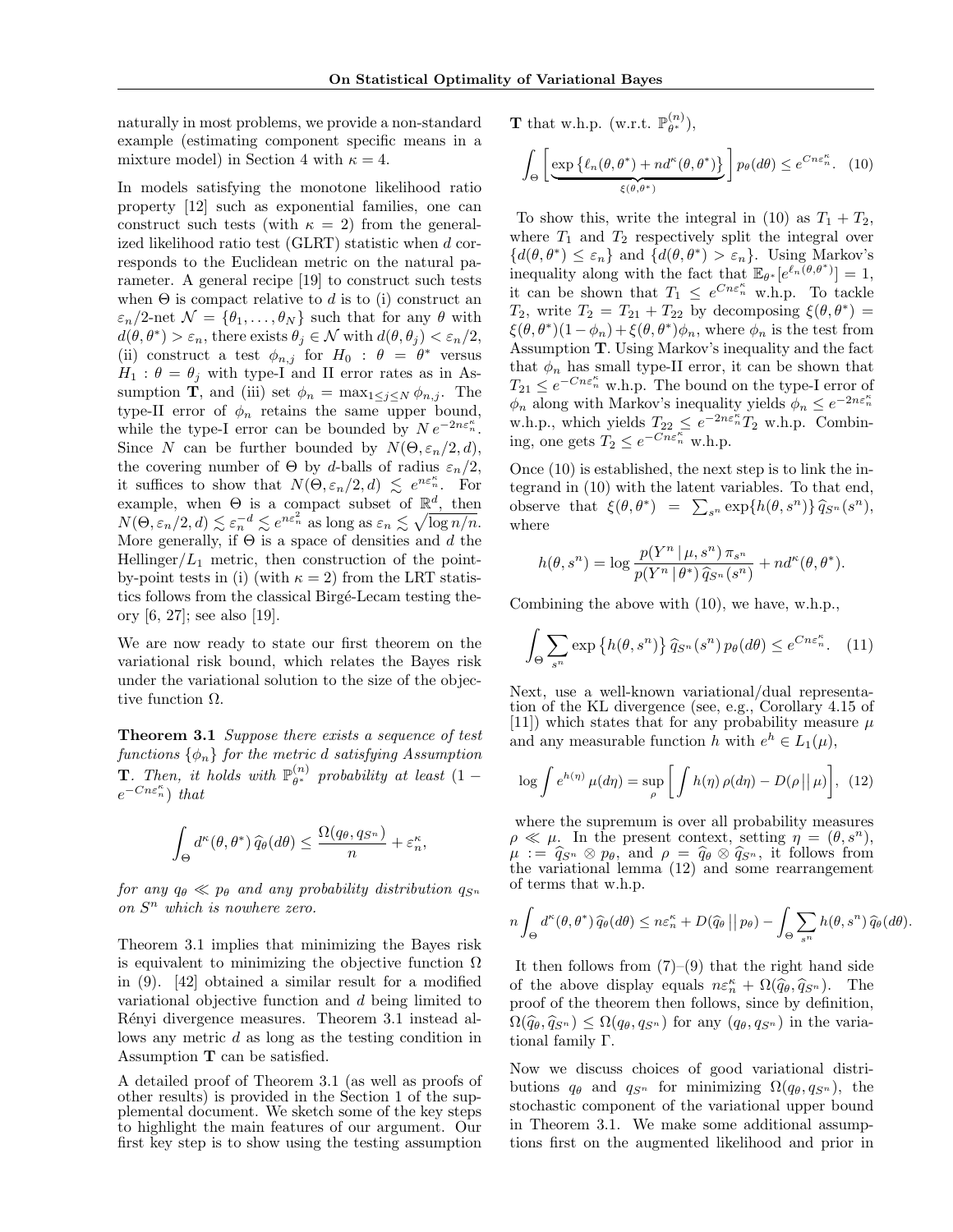(3) for the subsequent development. First, assume independent priors on  $\mu$  and  $\pi$  so that  $p_{\theta} = p_{\mu} \otimes$  $p_{\pi}$ . Next, assume  $p(Y^{n} | \mu, s^{n}) = \prod_{i=1}^{n} p(Y_{i} | \mu, s_{i})$ and  $\pi_{s^n} = \prod_{i=1}^n \pi_{s_i}$  splits into independent components. This implies  $p(Y^n | \theta) = \prod_{i=1}^n p(Y_i | \theta)$ , where  $p(Y_i | \theta) = \sum_{s_i} p(Y_i | \mu, s_i) \pi_{s_i}$ . For the variational distribution  $q_{S^n}$ , we additionally assume a *mean-field* decomposition  $q_{S^n}(s^n) = \prod_{i=1}^n q_{S_i}(S_i)$ .

Recall that the objective function decomposes as  $\Omega(q_\theta, q_{S^n}) = -\int_{\Theta} \ell_n(\theta, \theta^*) q_\theta(d\theta) + \Delta(q_\theta, q_{S^n}) +$  $D(q_{\theta} || p_{\theta})$ . The first model-fit term is an averaged (with respect to the variational distribution) loglikelihood ratio which tends to get small as the variational distribution  $q_{\theta}$  places more mass near the true parameter  $\theta^*$ . The second term arising from the approximation of the likelihood function  $\ell_n(\theta)$  by  $\ell_n(\theta)$ will become small under some proper choice of  $q_{S<sup>n</sup>}$ , as we will illustrate in the proof of Theorem 3.2 below. The last regularization or penalty term prevents overfitting to the data by constricting the KL divergence between the variational solution and the prior. Consequently, a good variational distribution  $q_{\theta}$  should put all its mass into an appropriately small neighborhood around the truth  $\theta^*$  so that the first two terms in V become small; on the other hand, the neighborhood has to be large enough so that the last regularization term is not too large.

Motivated by the above discussion, we follow the development of [42] by defining two KL neighborhoods around  $(\pi^*, \mu^*)$  with radius  $(\varepsilon_{\pi}, \varepsilon_{\mu})$  as

$$
\mathcal{B}_n(\pi^*, \varepsilon_\pi) = \left\{ D(\pi^* \mid \mid \pi) \le \varepsilon_\pi^2, \quad V(\pi^* \mid \mid \pi) \le \varepsilon_\pi^2 \right\},
$$
  

$$
\mathcal{B}_n(\mu^*, \varepsilon_\mu) = \left\{ \sup_s D\left[ p(\cdot \mid \mu^*, s) \mid \mid p(\cdot \mid \mu, s) \right] \le \varepsilon_\mu^2,
$$
  

$$
\sup_s V\left[ p(\cdot \mid \mu^*, s) \mid \mid p(\cdot \mid \mu, s) \right] \le \varepsilon_\mu^2 \right\},
$$

where we used the shorthand  $D(\pi^* || \pi)$  =  $\sum_{s} \pi_{s}^{*} \log(\pi_{s}^{*}/\pi_{s})$  to denote the KL divergence between categorical distributions with parameters  $\pi^* \in \mathcal{S}_K$  and  $\pi \in \mathcal{S}_K$  in the K-dim simplex  $\mathcal{S}_K$ . Consistent with notation introduced at the beginning of Section 2,  $V(\pi^* \| \pi) = \sum_s \pi_s^* \log^2(\pi_s^* / \pi_s)$ .

**Theorem 3.2** For any fixed  $(\varepsilon_{\pi}, \varepsilon_{\mu}) \in (0, 1)^2$ , with  $\mathbb{P}_{\theta^*}$  probability at least  $1-5/\{(D-1)^2 n (\varepsilon_{\pi}^2+\varepsilon_{\mu}^2)\}\,$ , it holds that

$$
\int d^{\kappa}(\theta, \theta^*) \widehat{q}_{\theta}(\theta) d\theta \leq \varepsilon_n^{\kappa} + (\varepsilon_\pi^2 + \varepsilon_\mu^2) +
$$
\n
$$
\left\{ -\frac{\log P_\pi \left[ \mathcal{B}_n(\pi^*, \varepsilon_\pi) \right]}{n} \right\} + \left\{ -\frac{\log P_\mu \left[ B_n(\mu^*, \varepsilon_\mu) \right]}{n} \right\}.
$$

The proof follows Theorem 4.5 of [42], and is omitted; we provide a sketch here. As discussed above, we first make a good choice of  $q_{S^n}$  as follows. Let  $\widetilde{q}_{S^n}$  be a probability distribution over  $S<sup>n</sup>$  defined as

$$
\widetilde{q}_{S^n}(s^n) = \prod_{i=1}^n \widetilde{q}_{S_i}(s_i) = \prod_{i=1}^n \frac{\pi_{s_i}^* p(Y_i | \mu^*, s_i)}{p(Y_i | \theta^*)}.
$$
 (13)

Intuitively,  $\tilde{q}$  takes the full conditional distribution of  $S^n | \theta, Y^n$ , and replaces  $\theta$  by the true parameter  $\theta^*$ . With this choice,  $\Delta(q_\theta, \tilde{q}_{S^n})$  simplifies to

$$
- \int_{\Theta} q_{\theta}(\theta) \sum_{i=1}^{n} \sum_{s_i} \widetilde{q}_{S_i}(s_i) \log \frac{p(Y_i | \mu, s_i) \pi_{s_i}}{p(Y_i | \mu^*, s_i) \pi_{s_i}^*} d\theta
$$

$$
+ \int_{\Theta} q_{\theta}(\theta) \log \frac{p(Y^n | \theta)}{p(Y^n | \theta^*)} d\theta.
$$

It now remains to choose  $q_{\theta}$ . The first term in the above display naturally suggests choosing  $q_{\theta}$  as the restriction of  $p_\theta$  into  $\mathcal{B}_n(\pi^*, \varepsilon_\pi) \times \mathcal{B}_n(\mu^*, \varepsilon_\mu)$ . For this choice, the second term can also be controlled w.h.p., leading to the conclusion in Theorem 3.2.

# 4 Applications

As described in Section 3, variational risk bounds for the parameter of interest depend on the existence of appropriate test functions which characterizes the ability of the likelihood to identify the parameter. Developing test functions for studying convergence rates of estimators in classical and Bayesian statistics dates back to [35, 27], with renewed attention in the Bayesian context due to [19]. Specific tests have been constructed for nonparametric density estimation [19, 32], semi/non-parametric regression [4, 30], convergence of latent mixing measures [29, 21], highdimensional problems [31, 16, 14], and empirical Bayes methods [34], among others. As long as the prior distributions are supported on compact subsets of the parameter space, these existing tests can be used to prove minimax optimality of the variational estimate  $\ddot{\theta}_{VB}$  in each of these problems. We skip the details for space constraints.

In this section, we focus on two novel examples involving latent variables where variational methods are commonly used and no theoretical guarantee is available for the variational solutions. The first one is the Latent Dirichlet Allocation (LDA; [10]), a generative probabilistic model for topic modeling. The second example is concerned with estimating the component specific parameters in Gaussian mixture models.

#### 4.1 Latent Dirichlet allocation

We first consider LDA [10], a conditionally conjugate probabilistic topic model [8] for learning the latent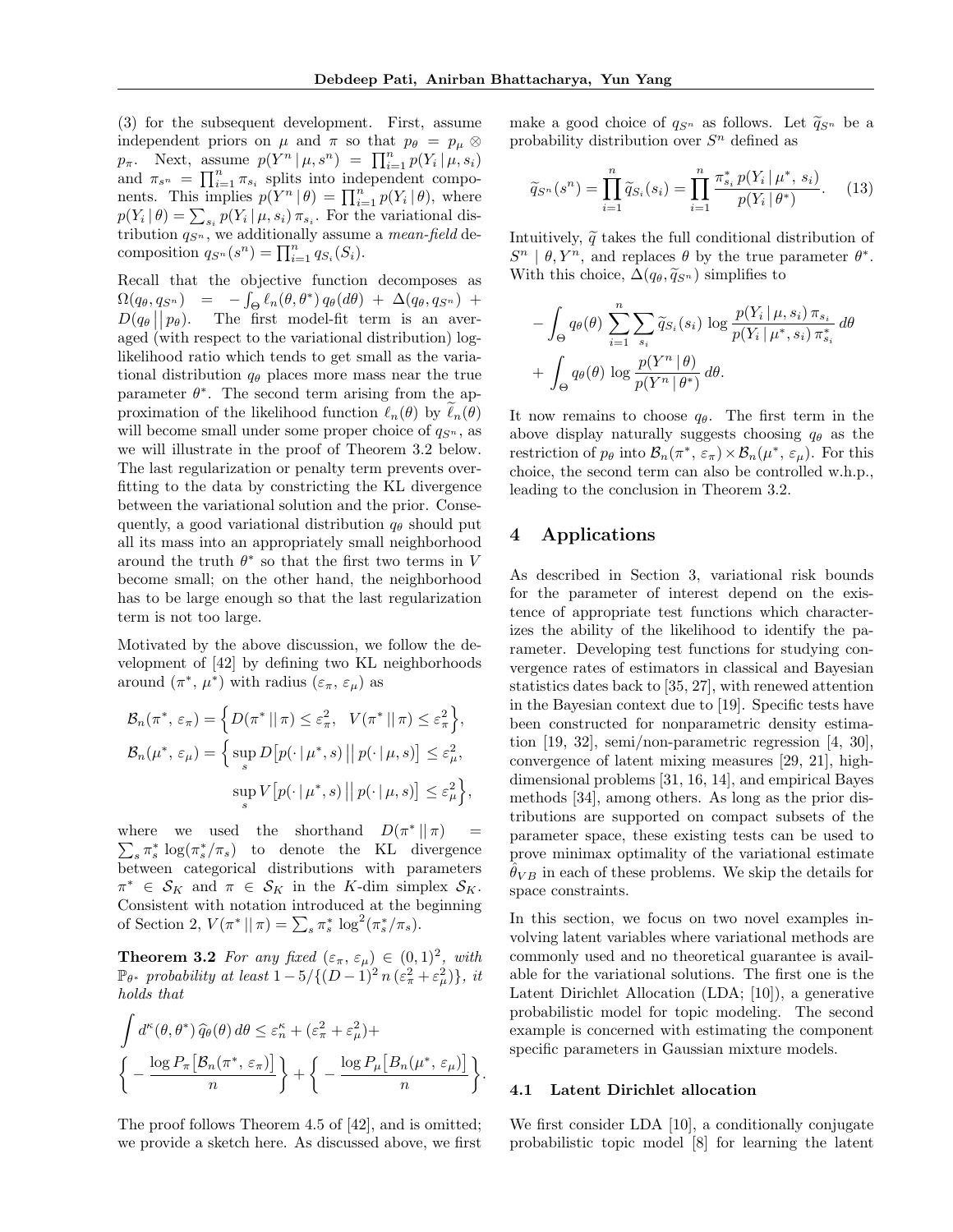"topics" contained in a collection of documents. Starting from the original paper [10], the mean-field variational Bayes approximation has become a routine approach for implementing LDA. However, theoretical guarantees for the variational solution is still an open problem despite its empirical success. In this subsection, we show the rate optimality of the estimate from the mean-field approximation to LDA.

In LDA, each document is assumed to contain multiple topics, where a topic is defined as a distribution over words in a vocabulary. Our presentation of the model follows the notation of  $[22]$ . Let K be the total number of topics,  $V$  the vocabulary size,  $D$ the total number of documents, and  $N$  the number of words in each document (for simplicity, we assume the same number of words across documents). Recall that we use the notation  $S_d$  to denote the d-dim simplex. LDA contains two parameters: word distribution matrix  $B = [\beta_1, \beta_2, \dots, \beta_K] \in \mathbb{R}^{V \times K}$  and topic distribution matrix  $T_{\gamma} = [\gamma_1, \gamma_2, \dots, \gamma_D] \in \mathbb{R}^{K \times D}$ , where  $\beta_k \in \mathcal{S}_V$  is the word proportion vector of the kth topic,  $k = 1, 2, \ldots, K$ , and  $\gamma_d \in \mathcal{S}_K$  is the topic proportion vector of the dth document,  $d = 1, 2, \ldots, D$ . Given parameters B and  $T_{\gamma}$ , the data generative model of LDA is:

- 1. for each document in  $d = 1, \ldots, D$ , draw a topic assignment  $z_{dn} \sim \text{Cat}(\gamma_d)$ , then
- 2. for each word in  $n = 1, ..., N$ , draw a word  $w_{dn} \sim$  $Cat(\beta_{z_d})$ .

where  $Cat(\pi)$  stands for categorical distribution with probability  $\pi$ . Here,  $z_{dn} \in \{1, ..., K\}$  is the latent class variable over topics so that  $z_{dn} = k$  indicates the nth word in document d is assigned to the kth topic. Similarly,  $w_{dn} \in \{1, \ldots, V\}$  is the latent class variable over the words in the vocabulary so that  $w_{dn} = v$ indicates that the *n*th word in document  $d$  is the  $v$ <sup>th</sup> word in the vocabulary. A common prior distribution over the parameters B and  $T_{\gamma}$  is:

- 1. For each topic in  $k = 1, \ldots, K$ , word proportion vector has prior  $\beta_k \sim \text{Dir}_V(\eta_\beta)$ ,
- 2. For each document in  $d = 1, \ldots, D$ , topic proportion vector has prior  $\gamma_d \sim \text{Dir}_K(\eta_\gamma)$ .

Here,  $\eta_{\beta} \in \mathbb{R}_+$  is a hyper-parameter of the symmetric Dirichlet prior on the topics  $\beta$ , and  $\eta_{\gamma} \in \mathbb{R}_{+}^{K}$  are hyper-parameters of the Dirichlet prior on the topic proportions for each document. To facilitate adaptation to sparsity using Dirichlet distributions when V,  $K \gg 1$ , we choose  $\eta_{\beta} = 1/V^c$  and  $\eta_{\gamma} = 1/K^c$  for some fixed number  $c > 1$  [41].

To apply our theory, we view  $N$  as the sample size, and D as the "dimension" of the parameters in the model. Under our vanilla notation, we are interested in learning parameters  $\theta = (\pi, \mu)$ , with  $\pi = \Gamma$  and  $\mu = D$ , from the posterior distribution  $P(\pi, \mu, z | Y^n)$ , where  $S^N = \{S_n : n = 1, ..., N\}$  with  $S_n = \{z_{dn} :$  $d = 1, \ldots, D$  are latent variables,  $Y^N = \{Y_n : n =$  $1, ..., N$ } with  $Y_n = \{w_{dn} : d = 1, ..., D\}$  are the data, and the priors for  $(\pi, \mu)$  are independent Dirichlet distributions  $\text{Dir}_V(\eta_\beta)$  and  $\text{Dir}_K(\eta_\gamma)$  whose densities are denoted by  $p_{\pi}$  and  $p_{\mu}$ . The conditional distribution  $p(Y^N | \mu, S^N)$  of the observation given the latent variable is

$$
(w_{dn} | \mu, z_{dn}) \sim \text{Cat}(\beta_{z_{dn}}), d \in [D] \text{ and } n \in [N].
$$

We consider the following mean-field approximation [10] by decomposing the variational distribution into

$$
q(\mu, \pi, S^N) = q_{\pi}(\pi) q_{\mu}(\mu) \prod_{n=1}^N q_{S_n}(S_n)
$$
  
= 
$$
\prod_{k=1}^K q_{\beta_k}(\beta_k) \prod_{d=1}^D \left( q_{\theta_d}(\theta_d) \prod_{n=1}^N q_{z_{dn}}(z_{dn}) \right)
$$

for approximating the joint posterior distribution of  $(\mu, \pi, S^N)$ . Since for LDA, each observation  $Y_n$  is composed of D independent observations, it is natural to present the variational oracle inequality with respect to the average squared Hellinger distance  $D^{-1}\sum_{d=1}^D h^2[p_d(\cdot|\theta)] p_d(\cdot|\theta^*)]$ , where  $p_d(\cdot|\theta)$  denotes the likelihood function of the dth observation  $w_d$ . in Y.. We make the following assumption.

Assumption S: (sparsity and regularity condi**tion**) Suppose for each  $k, \beta_k^*$  is  $d_k \ll V$  sparse, and for each d,  $\gamma_d^*$  is  $e_d \ll K$  sparse. Moreover, there exists some constant  $\delta_0 > 0$ , such that each nonzero component of  $\beta_k^*$  or  $\gamma_d^*$  is at least  $\delta_0$ .

Theorem 4.1 Suppose Assumption S holds. If  $\left(\sum_{d=1}^D e_d + \sum_{k=1}^K d_k\right)/(DN) \to 0$  as  $N \to \infty$ , then it holds with probability tending to one that as  $N \to \infty$ 

$$
\int D^{-1} \sum_{d=1}^{D} h^2 \big[ p_d(\cdot \,|\, \theta) \,\big|\big| \, p_d(\cdot \,|\, \theta^*) \big] \, \widehat{q}_{\theta}(\theta) \, d\theta
$$
\n
$$
\lesssim \frac{\sum_{d=1}^{D} e_d}{DN} \log(DKN) + \frac{\sum_{k=1}^{K} d_k}{DN} \log(KVN).
$$

Theorem 4.1 implies the estimation consistency as long as the "effective" dimensionality  $\sum_{d=1}^{D} e_d + \sum_{k=1}^{K} d_k$ of the model is  $o(DN)$  as the "effective sample size"  $DN \to \infty$ . In addition, the upper bound depends only logarithmically on the vocabulary size V due to the sparsity assumption.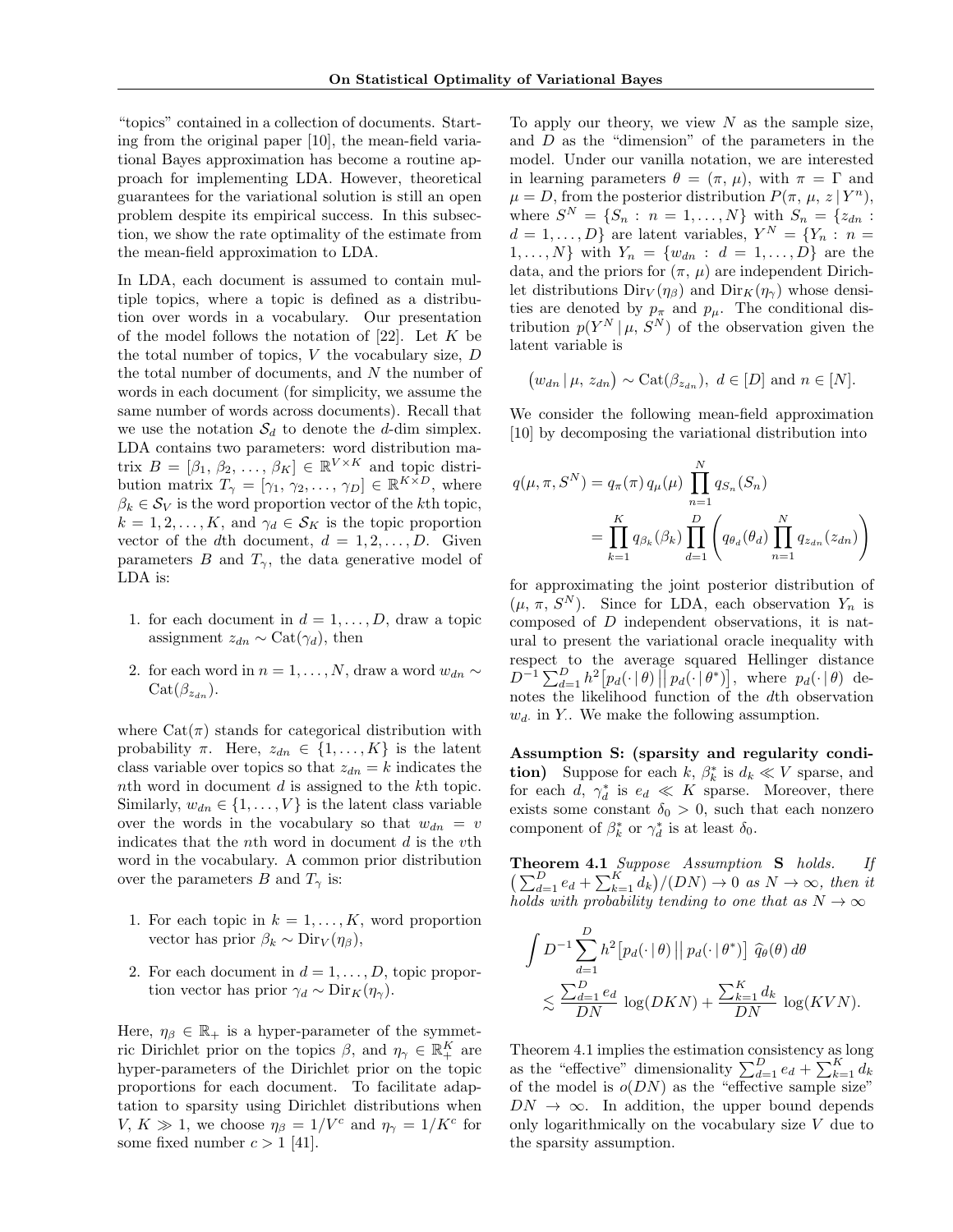#### 4.2 Gaussian mixture models

Variational inference methods are routinely used in conjugate exponential-family mixtures [18] to speed up computation and perform inference on componentspecific parameters, with Gaussian mixtures constituting an important special case. Traditional MCMC methods face difficulties in inferring componentspecific parameters due to label-switching [36]. It has been empirically verified [7] that variational inference for Gaussian mixtures provides accurate estimates of the true density as well as the labels (up to permutation of the indices). However, theoretical guarantees of such a phenomenon is an open problem till date. In this section, we close this gap and provide an affirmative answer under reasonable assumptions on the true mixture density. In particular, we show that variational techniques using mean field approximation provide optimal estimates for the component specific parameters up to some permutation of the labels.

Suppose the true data generating model is the ddimensional Gaussian mixture model with K components,

$$
Y_i | \mu, \pi \sim \sum_{k=1}^K \pi_k \mathcal{N}(\mu_k, I_d), \quad i = 1, ..., n,
$$
 (14)

where  $\mu_k$  is the mean vector associated with the kth component and  $\pi = (\pi_1, \ldots, \pi_K) \in S^{K-1}$  is a vector of probabilities lying in the  $K$ -dimensional simplex  $\mathcal{S}^{K-1}$ . Assume that  $\mu_k \in C_\mu$  where  $C_\mu$  is a compact subset of  $\mathbb{R}^d$ . Set  $\mu = (\mu_1, \ldots, \mu_K)$  and  $\theta = (\mu, \pi)$ as before. Although we assume the covariance matrix of each Gaussian component to be  $I_d$ , it is straightforward to extend our results to diagonal covariance matrices.

Introducing independent latent variables  $S_i \in \mathcal{E}$  $\{1, ..., K\}$  for  $i = 1, ..., n$  such that  $\pi_k = P(S_i = k)$ for  $k = 1, \ldots, K, (14)$  can be re-written as

$$
Y_i \mid \mu, \pi, S^n \sim \mathcal{N}(\mu_{S_i}, I_d), \tag{15}
$$

$$
S_i | \theta \sim \text{Multinomial}(1; \pi), i = 1, \dots, n,
$$
 (16)

where  $S^n = (S_1, \ldots, S_n)$  and Multinomial $(1; \pi)$  denotes a discrete distribution with support  $\{1, \ldots, K\}$ and probabilities  $\pi_1, \ldots, \pi_K$ . For simplicity, we assume independent priors  $p_{\mu} \otimes p_{\pi}$  for  $(\mu, \pi)$ .

We apply the mean field approximation by using the family of density functions of the form

$$
q(\pi, \mu, S^n) = q_{\pi}(\pi) q_{\mu}(\mu) q_{S^n}(s^n) = q_{\pi}(\pi) q_{\mu}(\mu) \prod_{i=1}^n q_{S_i}(s_i)
$$

to approximate the joint posterior distribution of  $(\pi, \mu, S^n)$ .

Since we are interested in studying accuracy in estimating the component specific parameters  $(\pi, \mu)$ , we turn our attention to relating the discrepancy in estimating f with that of  $(\pi, \mu)$ . We work with the Wasserstein metric [29] between the mixing measures associated with the density. Note that  $(15)-(16)$  can  $\sum_{k=1}^K \pi_k \delta_{\mu_k}$  as also be written in terms of the mixing measure  $P =$ 

$$
Y_i \mid P \sim f(\cdot \mid P) = \int \mathcal{N}(\cdot \mid \mu, I_d) \, dP(\mu). \tag{17}
$$

Henceforth  $\{\mu_k : k = 1, ..., K\}$  will be referred to as the atoms of  $P$ . Let  $P$  denote the class of all such mixing measures

$$
\mathcal{P} = \left\{ P = \sum_{k=1}^{K} \pi_k \delta_{\mu_k} : \pi \in S^{K-1}, \, \mu_k \in C_{\mu} \,\forall \, k \right\},\
$$

such that the atoms lie in a compact subset  $C_{\mu}$  of  $\mathbb{R}^{d}$ . Define the  $L_r$ -Wasserstein distance, denoted  $W_r$ , between two mixing measures  $P_1 = \sum_{k=1}^{K} \pi_{1,k} \delta_{\mu_{1,k}}$  and  $P_2 = \sum_{k=1}^K \pi_{2,k} \delta_{\mu_{2,k}}$  in  $P$  as

$$
W_r^r(P_1, P_2) = \inf_{C \in C_{X_1 X_2}} \mathbb{E} \|X_1 - X_2\|^r, \tag{18}
$$

where  $X_i \sim P_i$  for  $i = 1, 2$ , and  $C_{X_1 X_2}$  is the set of all possible *couplings*, i.e. joint distributions of  $X_1$  and  $X_2$  with marginals  $P_1$  and  $P_2$  respectively. One can write (18) in terms of  $(\pi, \mu)$  as

$$
W_r^r(P_1, P_2) = \inf_{q \in C_{P_1 P_2}} \sum_{k, k'} q_{kk'} ||\mu_{1,k} - \mu_{2,k'}||^r, \quad (19)
$$

where q varies over  $C_{P_1P_2}$ , the set of joint probability mass functions over  $\{1, \ldots, K\}^2$  satisfying  $\sum_k q_{kk'} =$  $\pi_{2,k'}$  and  $\sum_{k'} q_{kk'} = \pi_{1,k}$ .

In the following, we will consider  $r = 1$  to work with the  $W_1$  metric. It is known [29] that  $P$  is compact with respect to  $W_1$ . Let  $h\{f(\cdot \mid P_1) \mid f(\cdot \mid P_2)\}$  denote the Hellinger distance between the densities with corresponding mixing measures  $P_1$  and  $P_2$ . Denote by  $N(\varepsilon,\mathcal{P},W_1)$  and  $N(\varepsilon,\mathcal{F},h)$  the  $\varepsilon$ -covering numbers of  $P$  and the corresponding space of densities  $\mathcal F$  with respect to  $W_1$  and h respectively.

Following [29], we investigate the minimum separation between the densities in (17) in Hellinger distance when the corresponding mixing measures are separated by at least  $\varepsilon$  in  $W_1$ . Fix  $P^* = \sum_{k=1}^K \pi_k^* \delta_{\mu_k^*} \in \mathcal{P}$ and  $P \in \mathcal{P}$ . From Birgé-Lecam theory [6, 27], there exists a sequence test functions  $\Phi_n$  based on observations  $Y_1, \ldots, Y_n$  such that

$$
\mathbb{E}_{P^*} \Phi_n \le N(\varepsilon, \mathcal{F}, h) e^{-C_1 n \varepsilon^2}
$$
\n(20)

$$
\mathbb{E}_P[1 - \Phi_n] \le e^{-C_2 n h^2 [f(\cdot | P) || f(\cdot | P^*)]},\tag{21}
$$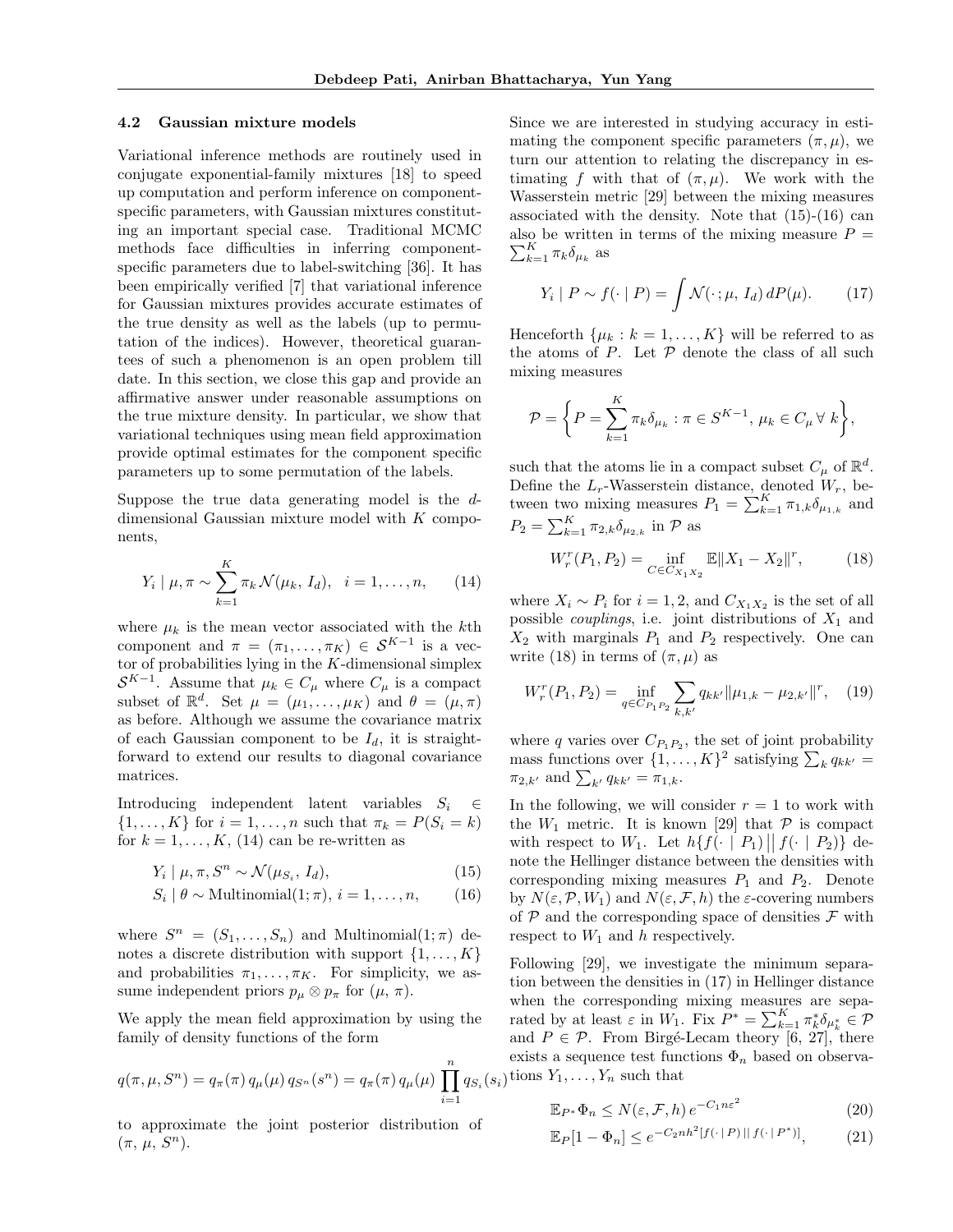for any P with  $h[f(\cdot | P) || f(\cdot | P^*)] > \varepsilon$ . [21] discusses construction of test functions in the  $W_1$  metric. Using their Theorem 3.1 along with  $(20)-(21)$ , one obtains a test function  $\Psi_n$  such that

$$
\mathbb{E}_{P^*}[\Psi_n] \le N(\varepsilon, \mathcal{P}, W_1) e^{-C_1 n \varepsilon^2} \tag{22}
$$

$$
\mathbb{E}_P[1 - \Psi_n] \le e^{-C_2 n W_1^2(P, P^*)},\tag{23}
$$

for any  $P \in \mathcal{P}$  with  $W_1(P, P^*) > \varepsilon$ . We show in the supplement that  $N(\varepsilon, \mathcal{P}, W_1) \lesssim e^{Cn\varepsilon^2}$ . Hence Assumption **T** is satisfied with  $\kappa = 2$ . We remark that for the  $W_2$  metric, it is possible to construct a test with  $\kappa = 4$ .

To state the risk bounds in the  $W_1$  metric, we require the following assumptions on the component specific weights associated with the true mixing measure  $P^*$ and the prior densities  $p_{\mu}$  and  $p_{\pi}$  respectively.

Assumption R: (lower bound on component weights) There exists some constant  $\delta \in (0,1)$ , such that the true  $\pi_k^* > \delta$  for all  $k = 1, ..., K$ .

Assumption P: (Prior thickness) Assume that the prior densities for  $\mu$  and  $\pi$  satisfy  $p_{\pi}(\pi^*) > 0$  and  $p_{\mu}(\mu^*) > 0$ . Additionally, assume that  $p_{\mu}$  is supported on the compact set  $C_{\mu}$ .

Theorem 4.2 Suppose Assumption R holds, and the prior densities  $p_{\mu}$  and  $p_{\pi}$  satisfy Assumption **P**. Then if  $d K/n \rightarrow 0$  as  $n \rightarrow \infty$ , it holds with probability tending to one as  $n \to \infty$  that

$$
\int h^2 \left[ p(\cdot | \theta) || p(\cdot | \theta^*) \right] \widehat{q}_{\theta}(\theta) d\theta \lesssim \frac{dK}{n} \log(dn), \quad (24)
$$

$$
\int W_1^2(P, P^*) \widehat{q}_{\theta}(\theta) d\theta \lesssim \frac{dK}{n} \log(K n). \quad (25)
$$

The convergence rates obtained in (24)-(25) are minimax upto logarithmic terms [21]. An important consequence of Theorem 4.2 is that it allows us to study the accuracy of the estimates of the component specific parameters  $(\pi_k, \mu_k)$  for  $k = 1, \ldots, K$ . The following lemma relates the accuracy in estimating the mixing measures with respect to the  $W_1$  distance and that for the component specific weights and atoms. The convergence of the weights requires an additional assumption in terms of separability of atoms in  $P^*$  which prohibits two distinct atoms of the true mixing distribution  $\mathcal{P}^*$  to be vanishingly close.

Assumption S: (separability of atoms) There exists some  $\zeta > 0$ , such that  $\inf_{k \neq k'} ||\mu_k^* - \mu_{k'}^*|| \geq \zeta$ .

**Lemma 4.3** Fix  $P^* \in \mathcal{P}$  such that  $P^*$  satisfies Assumption **R**. Given  $\varepsilon > 0$ , if  $P = \sum_{k=1}^{K} \pi_k \delta_{\mu_k}$  satisfies  $W_1(P^*, P) < \varepsilon$ , then for  $\varepsilon < \zeta \delta$ ,

$$
\|\mu_k - \mu_k^*\| < \varepsilon/\delta, \ \forall \ k = 1, \dots, K,
$$

upto a permutation of the indices. If in addition,  $P^*$ satisfies both Assumption  $\bf{R}$  and  $\bf{S}$ , then,

$$
\sum_{k=1}^K |\pi_k - \pi_k^*| < \frac{\varepsilon}{(\zeta - \varepsilon/\delta)}.
$$

Theorem 4.2 together with Lemma 4.3 implies the following corollary about parameter convergence rates.

Corollary 4.4 Let  $M_n \uparrow \infty$  be any sequence of positive numbers and  $\varepsilon_n = \sqrt{\left(dK/n\right)\log(K n)}$ . If  $P^*$  satisfies Assumption **R**, then  $\widehat{q}_{\theta}(\|\mu_k^* - \mu_k\| < M_{\epsilon} \sim \mathcal{F}_k)$  $M_n \varepsilon_n, \ \forall k$   $\rightarrow$  1 a.s. If  $P^*$  satisfies both assumptions **R** and **S**, then  $\widehat{q}_{\theta}(\|\mu_k^* - \mu_k\| < M_n \varepsilon_n, \ \forall k, \ \sum_{k=1}^K |\pi_k^* - \pi_k| > M_n \varepsilon_n$  $|\pi_k| < M_n \varepsilon_n$   $\to 1$  a.s.

According to [13],  $n^{-1/2}$  is the minimax rate of estimating  $\mu_k$ 's when the number of components are correctly specified to be  $K(\pi_k)$ 's are not estimable if some  $\mu_k^*$ 's are the same). The second part of this corollary implies  $n^{-1/2}$  convergence rates (up to  $\log n$  factors) for both  $\mu$  and  $\pi$  under the strong identifiability assumption S.

## 5 Conclusion

We have provided general purpose tools to verify the statistical accuracy of point estimates obtained from mean-field variational inference. Our analysis incorporates latent variables commonly augmented to simplify variational inference, and hence our theory is applicable to a broad range of existing algorithms in exactly the way they are practically implemented. The theory does not require prior conjugacy or analytical tractability of the iterative algorithms. Future work will involve relaxing the prior compactness assumption and considering more general variational families.

### 6 Supplementary material

For detailed proofs of the main results, refer to supplementary materials available online.

### Acknowledgements

Dr. Pati is supported by the National Science Foundation (NSF DMS 1613156) and Dr. Bhattacharya is supported by National Science Foundation (NSF DMS 1613156) and NSF CAREER (DMS 1653404).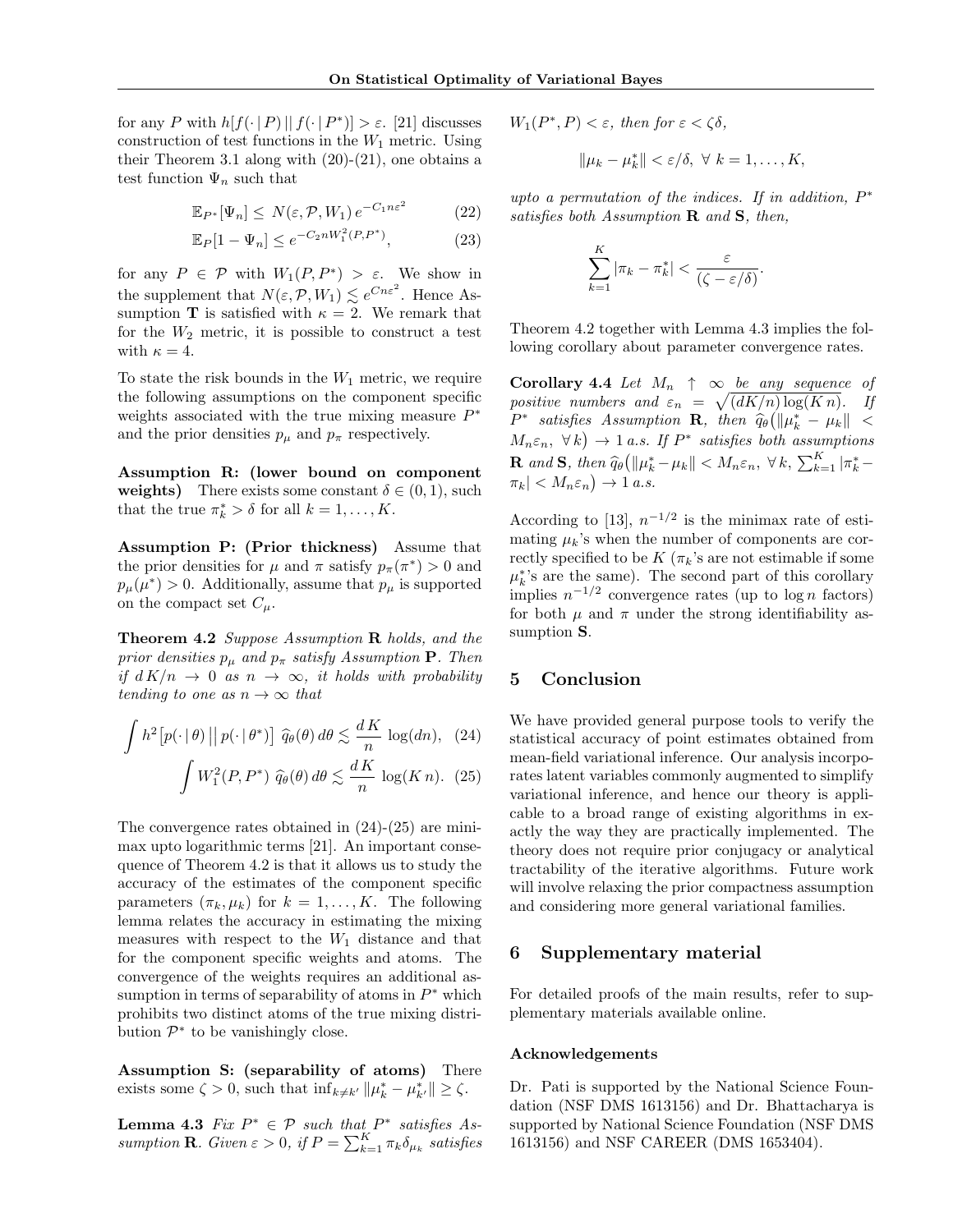## References

- [1] Amr Ahmed, Mohamed Aly, Joseph Gonzalez, Shravan Narayanamurthy, and Alexander Smola. Scalable inference in latent variable models. In International conference on Web search and data mining (WSDM), volume 51, pages  $1257-1264$ , 2012.
- [2] Pierre Alquier and James Ridgway. Concentration of tempered posteriors and of their variational approximations. arXiv preprint arXiv:1706.09293, 2017.
- [3] Pierre Alquier, James Ridgway, and Nicolas Chopin. On the properties of variational approximations of gibbs posteriors.  $JMLR$ ,  $17(239):1-41$ , 2016.
- [4] Messan Amewou-Atisso, Subhashis Ghosal, Jayanta K Ghosh, and RV Ramamoorthi. Posterior consistency for semi-parametric regression problems. Bernoulli, 9(2):291–312, 2003.
- [5] Hagai Attias. A variational Bayesian framework for graphical models. In Advances in neural information processing systems, pages 209–215, 2000.
- [6] Lucien Birg´e. Approximation dans les espaces métriques et théorie de l'estimation. Probability Theory and Related Fields, 65(2):181–237, 1983.
- [7] Christopher M Bishop. Pattern recognition and machine learning. springer, 2006.
- [8] David M Blei. Probabilistic topic models. Communications of the ACM, 55(4):77–84, 2012.
- [9] David M Blei, Alp Kucukelbir, and Jon D McAuliffe. Variational inference: A review for statisticians. Journal of the American Statistical Association, (just-accepted), 2017.
- [10] David M Blei, Andrew Y Ng, and Michael I Jordan. Latent dirichlet allocation. Journal of machine Learning research, 3(Jan):993–1022, 2003.
- [11] Stéphane Boucheron, Gábor Lugosi, and Pascal Massart. Concentration inequalities: A nonasymptotic theory of independence. Oxford university press, 2013.
- [12] George Casella and Roger L Berger. Statistical inference, volume 2. Duxbury Pacific Grove, CA.
- [13] Jiahua Chen. Optimal rate of convergence for finite mixture models. Ann. Statist., 23(1):221– 233, 1995.
- [14] Mengjie Chen, Chao Gao, Hongyu Zhao, et al. Posterior Contraction Rates of the Phylogenetic Indian Buffet Processes. Bayesian analysis, 11(2):477–497, 2016.
- [15] Adrian Corduneanu and Christopher M Bishop. Variational Bayesian model selection for mixture distributions. In Artificial intelligence and Statistics, volume 2001, pages 27–34. Waltham, MA: Morgan Kaufmann, 2001.
- [16] Chao Gao, Harrison H Zhou, et al. Rate-optimal posterior contraction for sparse pca. The Annals of Statistics, 43(2):785–818, 2015.
- [17] Alan E Gelfand and Adrian FM Smith. Samplingbased approaches to calculating marginal densities. Journal of the American statistical association, 85(410):398–409, 1990.
- [18] Zoubin Ghahramani and Matthew J Beal. Propagation algorithms for variational bayesian learning. In Advances in neural information processing systems, pages 507–513, 2001.
- [19] Subhashis Ghosal, Jayanta K. Ghosh, and Aad W. van der Vaart. Convergence rates of posterior distributions. Ann. Statist., 28(2):500–531, 2000.
- [20] Alex Graves. Practical variational inference for neural networks. In Advances in Neural Information Processing Systems, pages 2348–2356, 2011.
- [21] Nhat Ho, XuanLong Nguyen, et al. On strong identifiability and convergence rates of parameter estimation in finite mixtures. Electronic Journal of Statistics, 10(1):271–307, 2016.
- [22] Matthew D Hoffman, David M Blei, Chong Wang, and John Paisley. Stochastic variational inference. The Journal of Machine Learning Research, 14(1):1303–1347, 2013.
- [23] K Humphreys and DM Titterington. Approximate Bayesian inference for simple mixtures. In Proc. Computational Statistics 2000, pages 331– 336, 2000.
- [24] Michael I Jordan, Zoubin Ghahramani, Tommi S Jaakkola, and Lawrence K Saul. An introduction to variational methods for graphical models. Machine learning, 37(2):183–233, 1999.
- [25] Diederik Kingma and Jimmy Ba. Adam: A method for stochastic optimization. arXiv preprint arXiv:1412.6980, 2014.
- [26] Harold J Kushner and G George Yin. Stochastic approximation algorithms and applications. 1997.